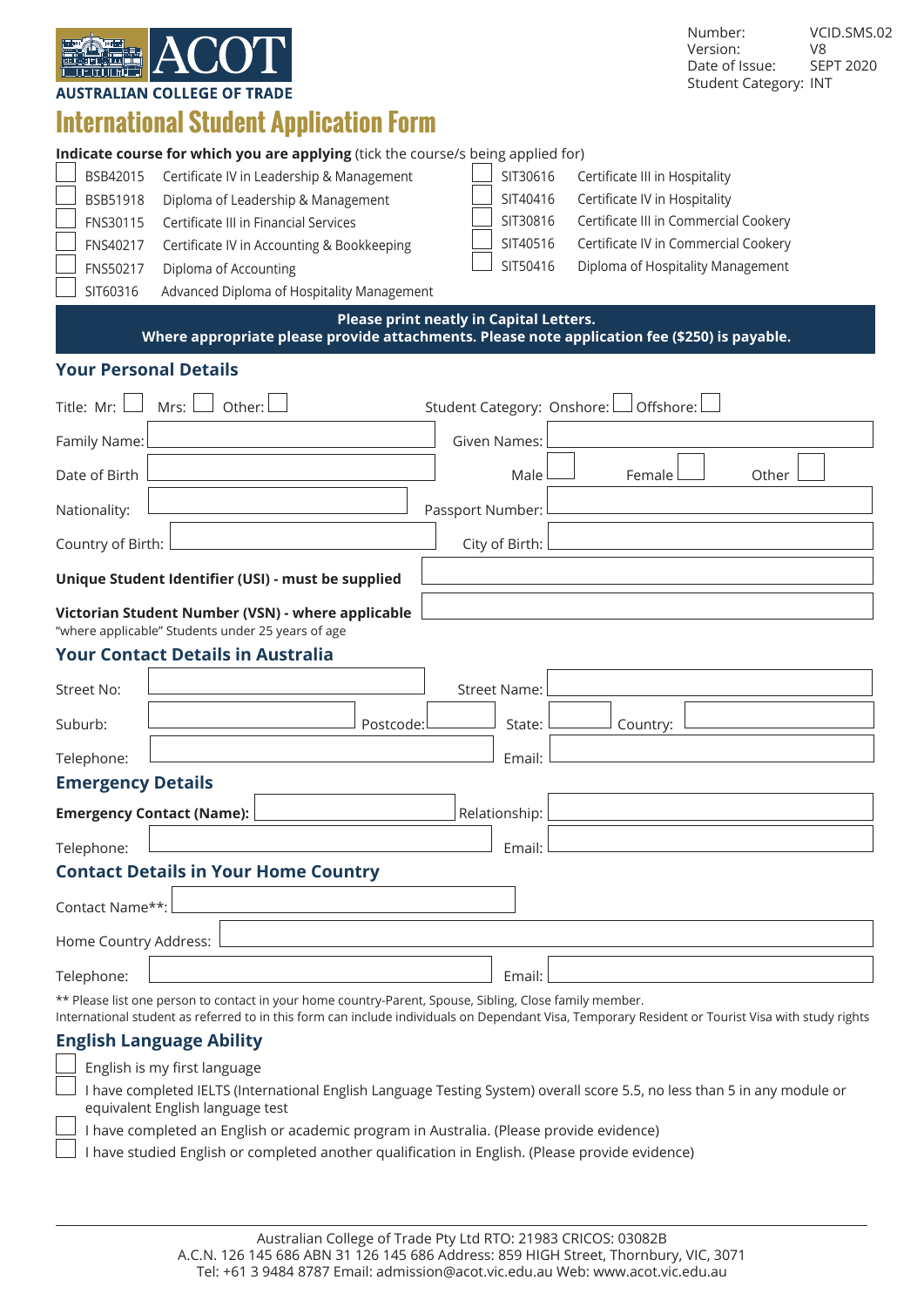# **Education Background**

| Qualification                                                    | <b>Education Provider</b>                                                                                                   | Country                                 | <b>Year Completed</b> | <b>Result</b> |
|------------------------------------------------------------------|-----------------------------------------------------------------------------------------------------------------------------|-----------------------------------------|-----------------------|---------------|
|                                                                  |                                                                                                                             |                                         |                       |               |
|                                                                  |                                                                                                                             |                                         |                       |               |
|                                                                  |                                                                                                                             |                                         |                       |               |
| (Attach official verified transcripts of your programs of study) |                                                                                                                             |                                         |                       |               |
| <b>Work Experience</b><br><b>Present Employment</b>              |                                                                                                                             |                                         |                       |               |
| Employer Name & Address:                                         |                                                                                                                             |                                         |                       |               |
| Position / Duties:                                               |                                                                                                                             | Period of employment:                   |                       |               |
| <b>Previous Employment</b>                                       |                                                                                                                             |                                         |                       |               |
| Employer Name & Address:                                         |                                                                                                                             |                                         |                       |               |
| Position / Duties:                                               |                                                                                                                             | Period of employment:                   |                       |               |
|                                                                  | If you need to you can attach additional information regarding your employment to this application form.                    |                                         |                       |               |
| <b>Course Credit</b>                                             |                                                                                                                             |                                         |                       |               |
|                                                                  | Do you want to apply for academic credit based on other studies, life or work experience? Yes                               |                                         | No                    |               |
| where approved.                                                  | If yes, please ensure that you attach your previous study certificates so that we can calculate and grant you course credit |                                         |                       |               |
| <b>Agent Details</b>                                             |                                                                                                                             |                                         |                       |               |
| Your agent's name?                                               |                                                                                                                             | What is your agent's ABN or ACN         |                       |               |
| Your agent's Trading name/s (if any)                             |                                                                                                                             |                                         |                       |               |
| Your agent's business address?                                   |                                                                                                                             |                                         |                       |               |
|                                                                  | Your agent's postal address (if different to their business address)?                                                       |                                         |                       |               |
| Your agent's phone number?                                       |                                                                                                                             | Your agent's email address?             |                       |               |
| What is your agent's website address?                            |                                                                                                                             |                                         |                       |               |
| Is the agent a body corporate? Yes                               | If yes, please answer the next question<br>$\blacksquare$ No $\blacksquare$                                                 |                                         |                       |               |
| What is/are the names of body corporate's directors?             |                                                                                                                             |                                         |                       |               |
| Is your agent a registered migration agent? Yes $\Box$ No        |                                                                                                                             | If yes, please answer the next question |                       |               |
| If your answer to the previous question was yes,                 |                                                                                                                             |                                         |                       |               |
|                                                                  | please provide agent's Migration Agents Registration Number (MARN)                                                          |                                         |                       |               |
|                                                                  | Please provide name/s of your agent's employees/s (if involved in facilitating your enrolment)                              |                                         |                       |               |
|                                                                  |                                                                                                                             |                                         |                       |               |
|                                                                  | Please provide employee/s email address/es (if involved in facilitating your enrolment)                                     |                                         |                       |               |
|                                                                  |                                                                                                                             |                                         |                       |               |
| Are they a registered migration agent? Yes $\Box$ No             |                                                                                                                             | If yes, please answer the next question |                       |               |
|                                                                  | If you answered yes to previous question, please provide agent's Migration Agents Registration No. (MARN)                   |                                         |                       |               |
|                                                                  |                                                                                                                             |                                         |                       |               |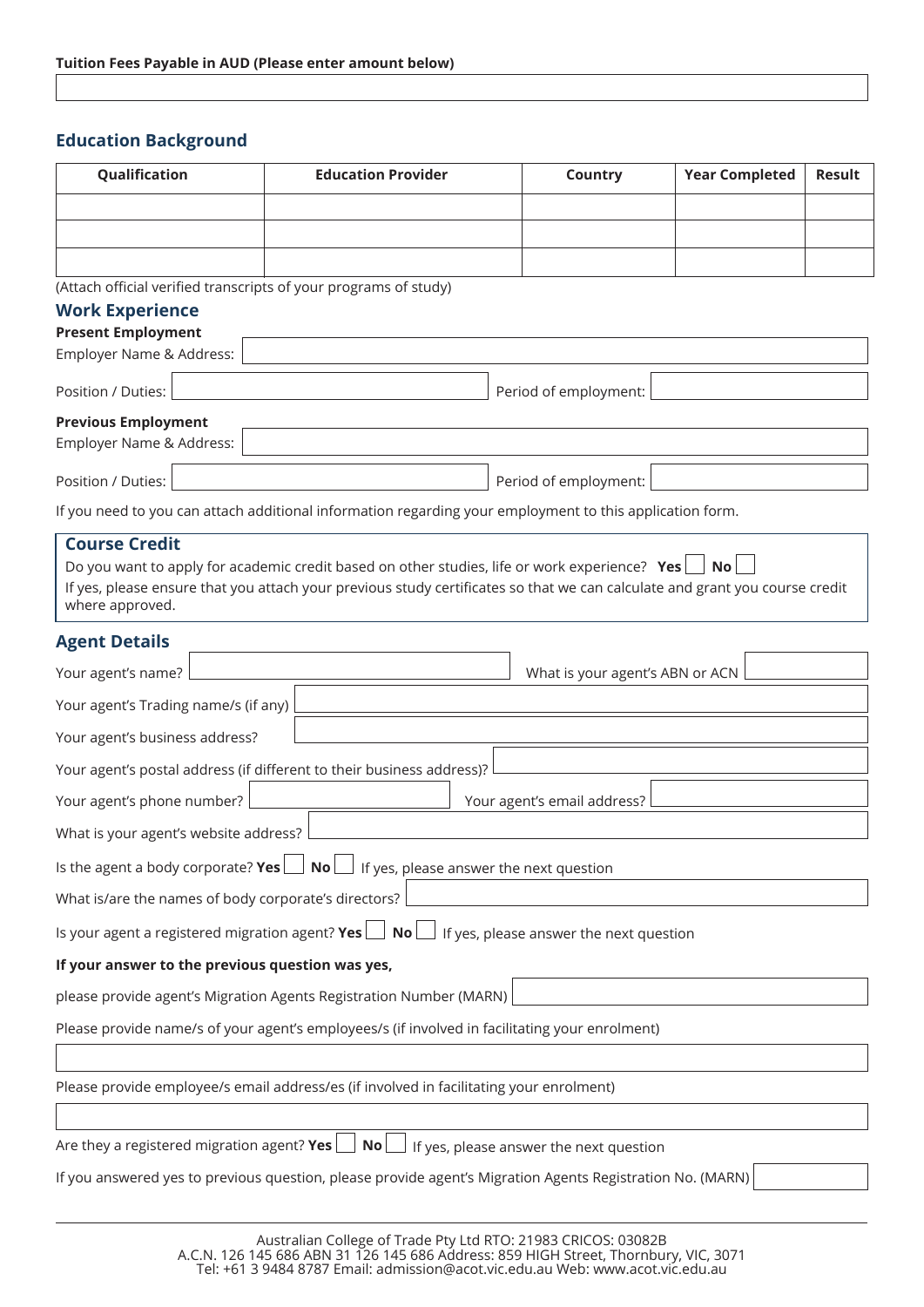## **Transfer**

I understand that if I wish to transfer from the Australian College of Trade Pty Ltd to any other educational provider prior to completion of 6 months of study of the Principal Course of Study I need written approval from the Australian College of Trade Pty Ltd.

# **Refund Policy Conditions and Processes**

## **Full Fee Refund**

The Australian College of Trade Pty Ltd will make a full refund of course fees paid in the following circumstances:

- i. Application for an initial student visa is unsuccessful.
	- In this case the Australian College of Trade Pty Ltd, reserves the right to retain the application fee of A\$250. A request for refund in writing and proof of visa refusal from the Australian Government must be sent to the Australian College of Trade Pty Ltd upon visa refusal to claim a refund of course tuition fees. This refund of course tuition fees will be paid to the applicant within 28 days of acceptance of the claim.
- ii. The Australian College of Trade reserves the right to cancel or postpone any course prior to its scheduled commencement date. In such circumstances: A full refund of course tuition fees will be made within 14 days of the date the course ceases to be offered by ACOT.

## **Partial Fee Refund**

The Australian College of Trade Pty Ltd will make a partial refund of tuition fees to applicants who wish to withdraw provided written notice of withdrawal is received from an applicant at least 28 days prior to the initial course commencement.

Maximum partial refund of the first term's fees will be refunded less application fee of A\$250. Where an applicant has not paid the full course fees at date of withdrawal they will still be liable for 50% of the first semester's fees plus the application fee.

## **No Fee Refund**

No refund will be paid where written notice of withdrawal is received from the applicant less than 28 days from course commencement or once the course has commenced.

If an extension to your student visa is not granted a refund will not be issued. You are advised not to enrol if you believe your student visa may not be extended.

No refund will be paid to a student that seeks to transfer to another education provider prior to completion of six months study of the principal course enrolled. Students will not be granted approval for a transfer until all fees for which they are liable have been paid.

Should a student's enrolment be cancelled because of infringement of the Australian College of Trade Pty Ltd's disciplinary Policy or for a breach of student visa conditions, no refund of current term fees will be paid. Students who have not paid at the time of cancellation will still be liable to pay all outstanding fees.

#### **Refund Requests**

Application for a refund of fees in accordance with this Refund Policy must be made in writing, using the request for refund pro-forma **VCID.SMS.06** (available from reception) stating reasons and relevant details. This must be submitted to the Administration and Finance Manager at:

Australian College of Trade Pty Ltd 859 High Street, Thornbury VIC 3071

Or by email, with attached support documents, to **admission@acot.vic.edu.au**

## **Approvals**

All refunds must be approved by relevant college management. Exemptions to any of the above mention cases may only occur where the student has extenuating or compassionate grounds as determined by the Chief Executive Officer (CEO).

### **Payment of Refund**

All refunds for which an applicant is eligible will be forwarded to the person who paid the fees in his or her home country, unless the applicant is transferring to another institution in Australia (subject to Visa conditions), in which case any refund may be remitted to that institution. The Australian College of Trade Pty Ltd will provide the applicant with a statement detailing the calculation of the refund.

## **Complaints and Appeals Policy and Process**

# **Policy**

This policy/procedure supports the Standards for RTO's 2015.v2 in providing a process for complaints and appeals to be heard and actioned. All complaints and appeals received by Australian college of trade will be viewed as an opportunity for improvement.

Despite all efforts of Australian College of Trade to provide satisfactory services to its students, complaints may occasionally arise that require formal resolution. The procedures provide students the opportunity to have any issues relating to a substantiated complaint or appeal resolved and resolutions reached that attempt to satisfy all parties involved. This complaints and appeals process will be at no cost to the student.

Australian College of Trade must have a policy for dealing with complaints about our organisation, third parties, staff or other learners. We must also have an appeals policy, in case Australian College of Trade is requested to review or reconsider a decision it has made (e.g. an assessment decision).

We must make these policies publicly available, for example, by including them on Australian College of Trade's website or displaying them in common areas for staff and learners.

Make the process for lodging a complaint or appeal clear and explain what will happen as a result. Ensure people are not disadvantaged.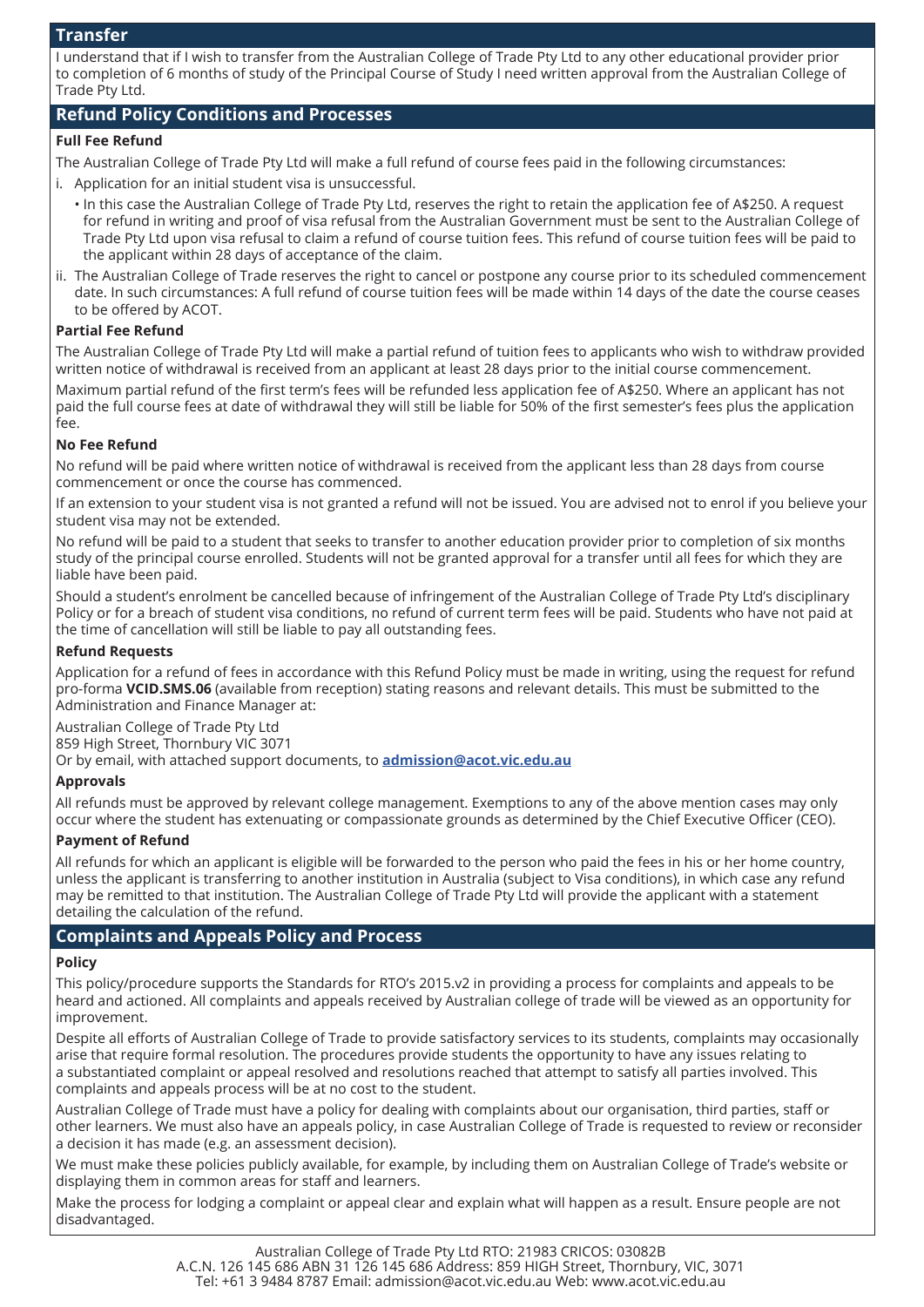Allowing learners to easily engage with Australian College of Trade staff about any concerns they have can stop minor issues becoming larger.

## **Procedure**

## **Informal process**

Where possible all non-formal attempts shall be made to resolve the complaint. This may include advice, discussions, and general mediation in relation to the issue. Any staff can be involved in this informal process to resolve issues but once a student has placed a formal complaint / appeal the following procedures must be followed.

## **Formal process**

Any student, potential student, or third party may submit a formal complaint to Australian College of Trade with the reasonable expectation that all complaints will be treated with integrity and privacy. There is no cost for the complaints process unless it is referred to a third party.

A student wishing to submit a formal complaint or appeal can do so by completing the 'Complaints or Appeals Form' **VCID. SMS.05** and state their case providing as many details as possible. This application form can be gained by contacting Student Administration at Australian College of Trade.

All formally submitted complaints or appeals are submitted to the CEO. It is their responsibility to deal with the complaint in the first instance.

The CEO shall then refer the matter to the appropriate staff to resolve or make a decision on the complaint within 10 working days and keep the complainant informed of any decisions or outcomes concluded, or processes in place to deal with the complaint.

## **Appeals**

All students have the right to appeal decisions made by Australian College of Trade where reasonable grounds can be established.

To activate the appeals, process the student is to complete a 'Complaints or Appeals Form' which is to include a summary of the grounds the appeal is based upon.

The reason the student feels the decision is unfair is to be clearly explained and help and support with this process can be gained from student administrations department.

The CEO shall then determine the validity of the appeal and organise a meeting with all parties involved in the matter and attempt to seek resolution where appropriate

### **External Mediators**

If a student is still dissatisfied with the decision of Australian College of Trade, a student may wish to refer the matter to an external independent / third party mediator. If they are not satisfied with the outcomes of these processes, they should be referred to the National Training Complaints Hotline.

I understand that this agreement and the availability of Australian College of Trade's complaint and appeals processes do not remove my right to take action under Australia's consumer protection laws.

# **Check List**

### **Have you? (Please respond Yes – Y, No – N, Not Applicable – NA)**

| Read the course details carefully and understood its contents (see website for details) https://www.acot.vic.edu.au |  |  |  |
|---------------------------------------------------------------------------------------------------------------------|--|--|--|
| Read pre-departure information section on ACOT website                                                              |  |  |  |
| Completed all relevant spaces on the application form including USI and where required VSN                          |  |  |  |
| Read & understood all issues regarding fee payment and fee reimbursement                                            |  |  |  |
| Understood the visa conditions for International Students in Australia                                              |  |  |  |
| Attached all relevant documents (Please see documents list below)                                                   |  |  |  |
| Passport                                                                                                            |  |  |  |
| Other Immigration Documents (for example Visa)                                                                      |  |  |  |
| High school Certificate and transcripts of results (Minimum Year 11)                                                |  |  |  |
| Post-Secondary Academic Qualification documents including certificate and transcript of results (Australian and     |  |  |  |
| Overseas)                                                                                                           |  |  |  |
| English Language results such as ELICOS, IELTS, TOEFL or equivalent                                                 |  |  |  |
| Release letter/Cancelled COE from previous education provider                                                       |  |  |  |
| Valid Overseas Student Health Cover                                                                                 |  |  |  |
| Offshore applicants - additional documents, where applicable and required:                                          |  |  |  |
| International Student Financial Declaration                                                                         |  |  |  |
| Documentary Evidence of Financial Capacity                                                                          |  |  |  |
| Genuine Student & Genuine Temporary Entrant Evaluation Form                                                         |  |  |  |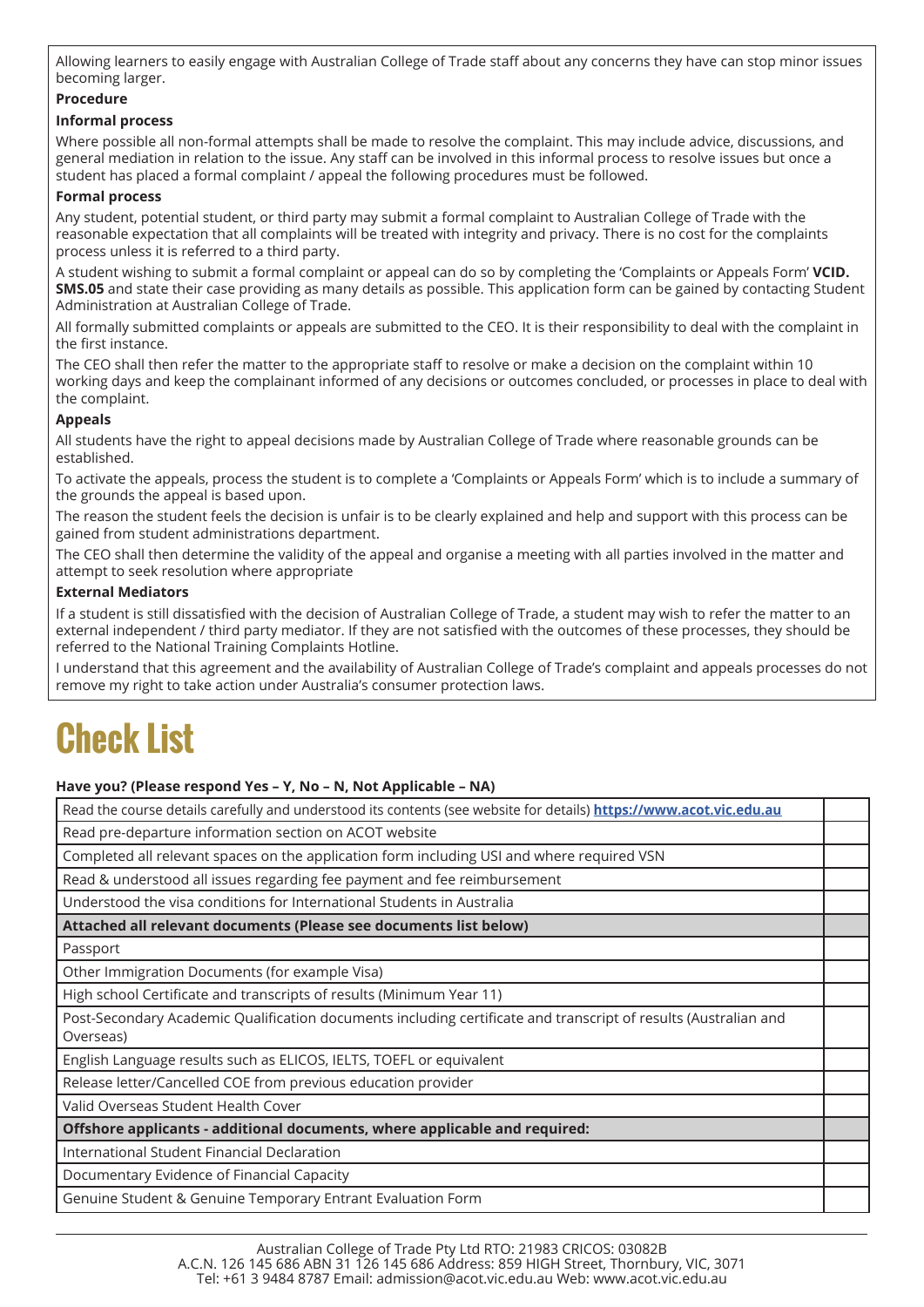# **Statements specific to the course you are applying to enrol (PLEASE READ CAREFULLY):**

We want you to be well informed and comfortable that you have applied to enrol in a course that suits you!

Why are we doing this? So that you are aware that studying in this strictly regulated Licensed course is unique and different to anything you have studied before.

So, before you apply, we want you to read and understand the following:

1. We conduct your induction, including the Language Literacy and Numeracy Test (LL & N) prior to you commencing your first class.

This will be scheduled on a day prior to your first class and you will be asked to set aside 2 hours to complete this session. It is mandatory as part of our compliance obligations to all regulators including ASQA and LRD.

2. All classes must be attended and at the times listed for your group. Under current COVID 19 restrictions all classes will be conducted within a virtual classroom using ZOOM meeting technology. Your trainer must always be able to see you and hear you in each ZOOM class. If you do not have the necessary technology to achieve this, **PLEASE DO NOT CONTINUE WITH YOUR APPLICATION**. Please note that you will be invited to attend a refresher class (at no cost to you) within 12 months of completing your online course. Once restrictions are eased, we will conduct classes face to face under directions of the Victorian Government's Chief Health Officer.

We are under the regulation of Licensing and Regulation Division (LRD) of Victorian Police in this course and cannot be as flexible as you may be accustomed to in other courses that you have previously studied. To be clear the class times are as follows:

i. Weekday classes run from 8.30 am– 4.30 pm Monday to Friday. 18 classes spread over 3 weeks plus 3 days

ii. Night Classes run from 5.30 pm – 10 pm Monday to Friday. 36 Classes spread over 7 weeks

iii. Weekend classes run from 9 am – 5 pm Saturday and Sunday. 18 classes spread over 9 weeks

**If you do not have the time or cannot make all class sessions, you will need to make up each missed class session with another group of students when the same course material is next taught. These will not be arranged as special catch up classes for an individual. This can substantially extend the length of your course. There is also the possibility that you will incur additional fees for repeating unit/s of competency. Additional fees are detailed in your Student Acceptance Agreement.** 

3. The course material you are being taught is to prepare you to work effectively in an industry that is challenging, confrontational and has the potential for dangerous situations to occur. There will be class activities that attempt to create conditions that will prepare you for some of the most difficult real-life security situations. These will be confronting and may cause you distress.

If you attend all your classes and satisfactorily complete all your assessments you will be eligible to receive your completion documents including the Statement of Results that you must provide LRD to apply for your security license.

The processing time for completion documents will be approximately **10 working days** from the date your group has satisfactorily completed the course.

Where a student has been deemed to have experienced extenuating circumstances that have caused them to miss classes or submit incomplete assessments, they will have two choices of completing their course:

- 1. Attend revision sessions that will provide additional classes to help complete the course as per their enrolment. These will be provided after the course ends for the group, for up to three full days. These sessions are being offered as a chance to repeat any missed classes or to resubmit incomplete assessment work..
- 2. Wait until the classes that were missed are taught to another group. This may delay course completion by up to 3 weeks plus three days if a student is enrolled in a weekday day course, or 7 weeks if enrolled in a night course.

Each student that has been deemed as eligible to apply under this provision, will need to advise us of their preference so that we can schedule additional classes and/or assessment where required.

# **If this course is not for you, please do not continue with this application.**

# **Privacy Notice**

Under the *Data Provision Requirements 2012*, Australian College of Trade is required to collect personal information about you and to disclose that personal information to the National Centre for Vocational Education Research Ltd (NCVER). Your personal information (including the personal information contained on this enrolment form), may be used or disclosed by Australian College of Trade for statistical, administrative, regulatory and research purposes. Australian College of Trade may disclose your personal information for these purposes to:

- • Commonwealth and State or Territory government departments and authorised agencies; and
- • NCVER.

Personal information that has been disclosed to NCVER may be used or disclosed by NCVER for the following purposes:

- populating authenticated VET transcripts;
- facilitating statistics and research relating to education, including surveys and data linkage;
- pre-populating RTO student enrolment forms;
- understanding how the VET market operates, for policy, workforce planning and consumer information; and
- administering VET, including program administration, regulation, monitoring and evaluation.